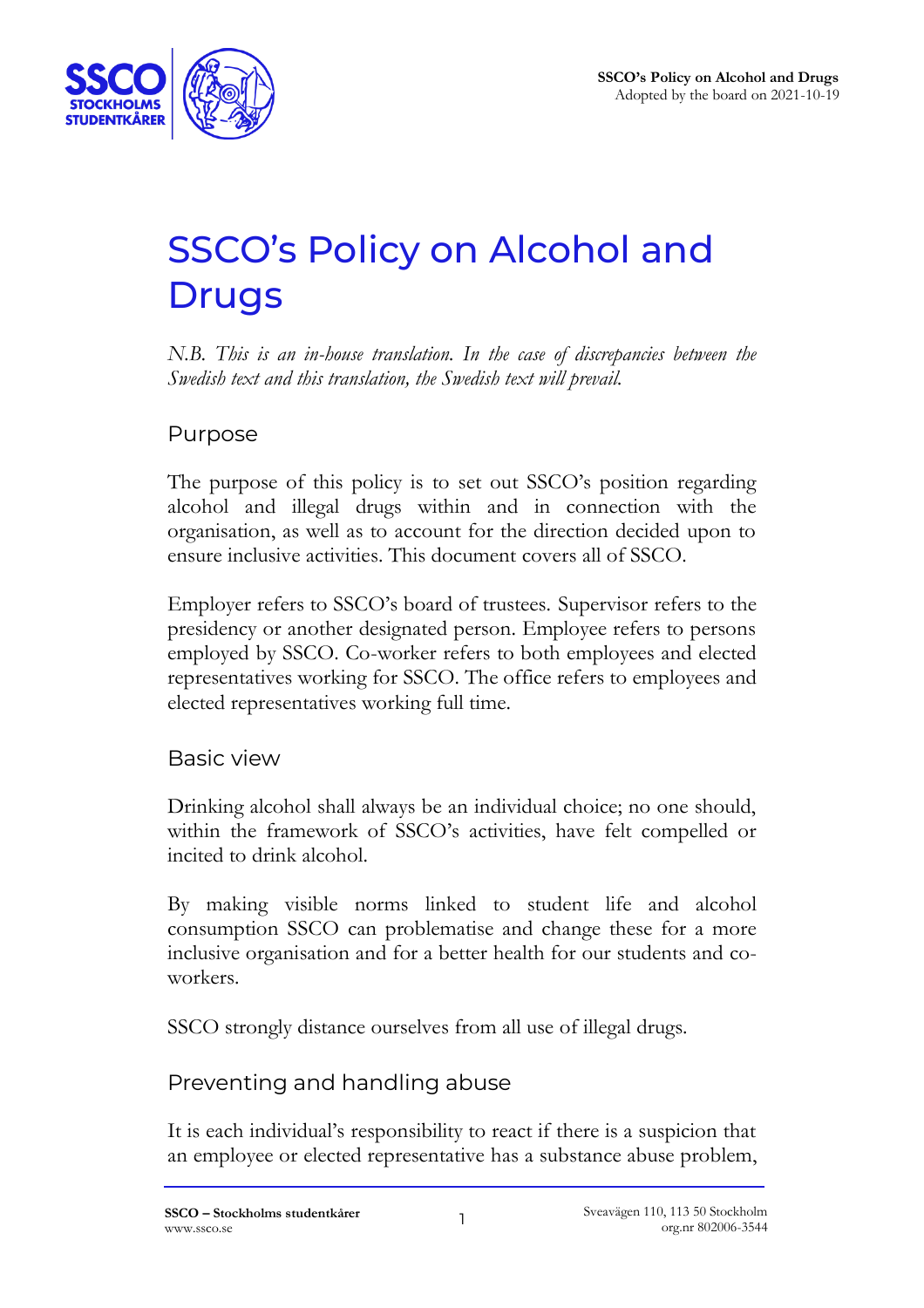

and the person shall then inform the presidency. The supervisor in charge is responsible, together with the person concerned, for how help is to be offered.

# Meeting places

SSCO shall strive for socially sustainable meeting places for employees, elected representatives, students, student representatives and others in connection with SSCO's activities. SSCO therefore have a critical approach to alcohol within the organisation.

SSCO do not pay for alcohol. In cases where it is requested, the individual must pay for this themselves.

## The workplace

No co-worker may be under the influence of alcohol during working hours. All co-workers are obligated to immediately report to their supervisor if someone is under the influence of alcohol or illegal drugs during working hours. The same applies to hangovers if it affects the employee's or representative's ability to do their job.

No alcohol shall be consumed in SSCO's premises during working hours. To consume alcohol on the office floor must be approved by SSCO's president. On the office floor, alcohol shall be consumed abstemiously, and no consumption of alcohol is allowed within the offices.

If events are held at the office the premises shall be returned to their normal state directly after the event has ended, unless otherwise agreed with SSCO's president.

## Liability and follow-up

SSCO's board of trustees are ultimately liable for policy compliance. The presidency is liable for it being applied in SSCO's day-to-day activities.